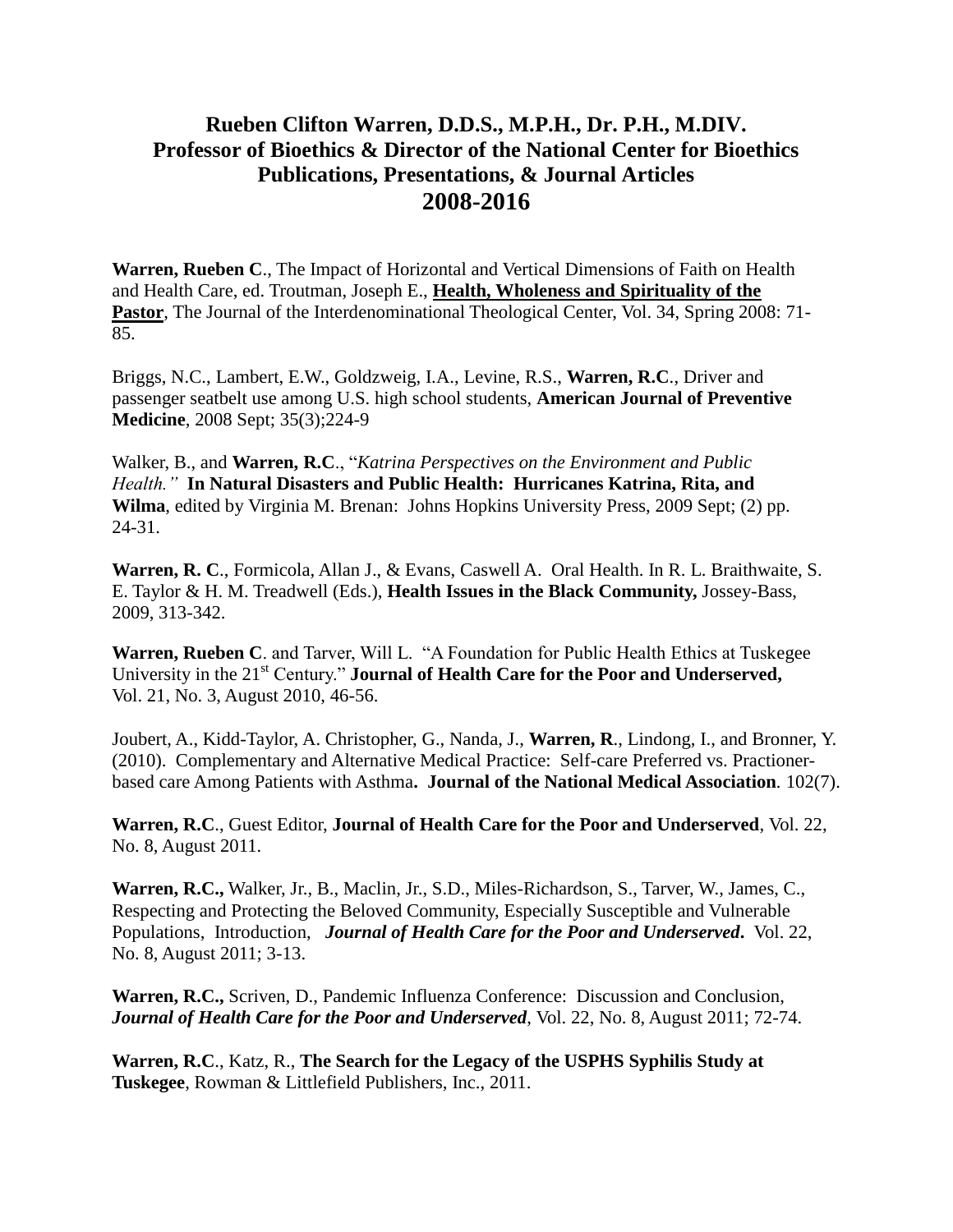**Warren, R.C**., "Healing the Sin-Sick Soul: Reflections on the Syphilis Study", **The Search for the Legacy of the USPHS Syphilis Study at Tuskegee**, Rowman & Littlefield Publishers, Inc., 141-152, 2011.

Zekeria, Andrew A., **Warren, Rueben**, "Educational Attainment, Agricultural Jobs and Income Among Alumni from Historically Black Land-Grant Colleges and Universities" *College Student Journal*, 45 (4):891-896, December 2011.

Zekeri, Andrew A. and **Warren, R.** "Economic Development Strategies in the Black Belt Counties of Alabama Impacted by Hurricane." In Nii Tackie , R. Zabawa, T. Hargrove, and W. Hill (eds.). **Empowering Underserved Farmers and Rural Communities Through Effective Farm Bill Legislation**, USDA Program Delivery, and New Market Opportunities and Partnership. Tuskegee University, Tuskegee, AL 2012.

**Warren, R.C**, "Transformation: Reflections on a Living Legacy," **Journal of Healthcare, Science and the Humanities**, Vol. 2, No 1, p 23. Spring 2012

Murphy, F. G., **Warren, R. C**., Maclin, S. D., Jr., & Scriven, D. (2012). **Community Engagement Organization and Development for Public Health Practices** . *Engagin the Faith-based Community in the CEOD Process*.

**Warren, R.C**., Williams, L.S. **Faulkner Law Review**. "Attorney Fred Gray: Another Drum Major for Justice." Thomas Goode Jones School of Law, Vol. 3, Issue 3, Spring 2012.

**Warren, R.C**., Gabriele, Edward F., "The Grammar of Power: The Problem of Moral Objectification in Human Research," Journal of Research Administration, Vol. XLII, No 2, pp. 94-106. Fall 2012

Walker, B., Warren, R.C., "Bioethics in Occupational Medicine and Health Services," **A Chapter in the Encyclopedia of Bioethics,** *(This is a widely respected publication in the Bioethics field)*. Macmillan USA, Publishers. Expected publication date late Fall 2012.

Miles-Richardson, S., & **Warren, R. C.** (2012). Community Engagement Organization and Development for Public Health Practices. *Assuring Environmental Health and Justice in Communities of Concern***.** 

Blumenthal, D.S., Diclemente, R.J., Braithwaite, R., White, S. Community-Based Participatory Health Research. **Warren, R.C**., Walker, B., Middleton, L., Rabb L.A. "Community Based Participatory Research Use or Abuse: **The U.S. Public Health Service Syphilis Study at Tuskegee.**" Springer Publishing. Accepted for publication 2012.

Mays, V., **Warren, R.C**. Guest Editors. "The Legacy of the U.S. Public Health Service Study of Untreated Syphilis in African American Men Fifteen Years after the President's Apology." **Journal of Ethics and Behavior**, Taylor & Francis Vol. 22, No.6, November 2012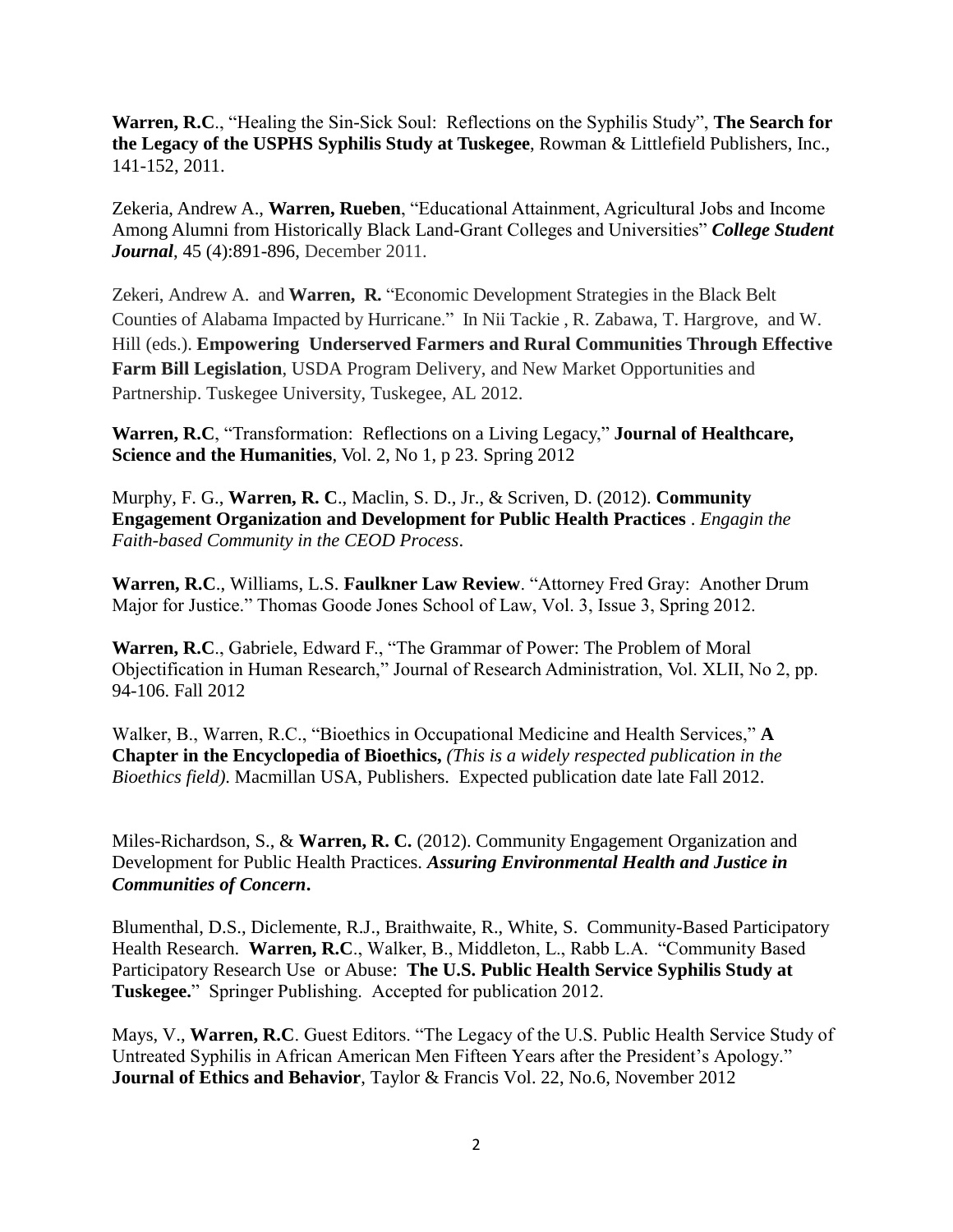**Warren, R.C**., Williams, L.S. & Wilson, W.D. Addressing the Legacy of the U.S. Public Health Service Syphilis Study at Tuskegee: Optimal Health in Health Care Reform Philosophy, In G. P. Koocher (Ed), *Ethics & Behavior,* 22 (6): 496-500, November – December 2012.

Maupin, J.E., **Warren, R.C**. "Transforming and Sustaining Leadership in Medicine in the 21<sup>st</sup> Century as a Strategy of Health Care Reform: Ethics, Justice, and Equity as a Commemoration to the Legacy of the U.S. Public Health Study of Untreated Syphilis in the African American Men." **Journal of Ethics and Behavior**, Taylor & Francis, Vol. 22, No.6, December 2012.

Maupin, J.E., Jr., **Warren, R.C**., Transformational Medical Education Leadership: Ethics, Justice and Equity – The U.S. Public Health Service Syphilis Study at Tuskegee Provides Insight for Health Care Reform, In G. P. Koocher (Ed), *Ethics & Behavior,* 22 (6): 501-504, November – December 2012.

Mays, V., **Warren, R.C.** Guest Editors. "The Legacy of the U.S. Public Health Service Study of Untreated Syphilis in African American Men Fifteen Years after the President's Apology." **Journal of Ethics and Behavior**, Taylor & Francis Vol. 22, No.6, December 2012

**Warren, R.C**., Walker, B., Middleton, L.C., & Rabb, L.A. (2013). Community-Based Participatory Research Use or Abuse: The U.S. Public Health Service Syphilis Study at Tuskegee, In D.S. Blumenthal, R.J. DiClemente, R. L. Braithwaite, & S. A. Smith (Eds), *Community-Based Participatory Health Research: Issues, Methods, and Translation to Practice*  (2nd Ed., pp. 35-49) New York, NY: 2013.

**Warren, R.C**., Maclin, S.D. Jr., Scriven, D. & Murphy, F.G. Engaging the Faith-Based Community in the CEOD Process, In F. G. Murphy (Ed), *Community Engagement, Organization, and Development for Public Health Practice* (pp. 131-154) New York, NY: 2013.

Miles-Richardson, S. & **Warren, R.C**., Ensuring Environmental Health and Justice in Communities of Concern, In F. G. Murphy (Ed), *Community Engagement, Organization, and Development for Public Health Practice* (pp. 193-207) New York, NY: 2013.

**Warren, Rueben**, "Tuskegee Syphilis Study," The New Encyclopedia of Southern Culture: Race, Vol. 24, Chapel Hill: The University of North Carolina Press. 2013. 260-262.

Walker, B. Jr., **Warren, R.C.,** "The Translation of Research to Advance Human Health: Selected Developments," Journal of Healthcare, Science and the Humanities, Vol. 3, No. 1, pp. 51-57, 2013

**Warren, Rueben C** and Brennan, Virginia. "**Journal of Health Care for the Poor and Underserved: 25 Years of Service."** Journal of Health Care for the Poor and Underserved 25 (2014): xvii-xxiv.

**Warren, Rueben C**. Modell and Stephen M. Vital Dimensions: An Inquiry into the Ultimate Foundation of Optimal Health In: the monograph **Philosophical** *Studies in Medicine and*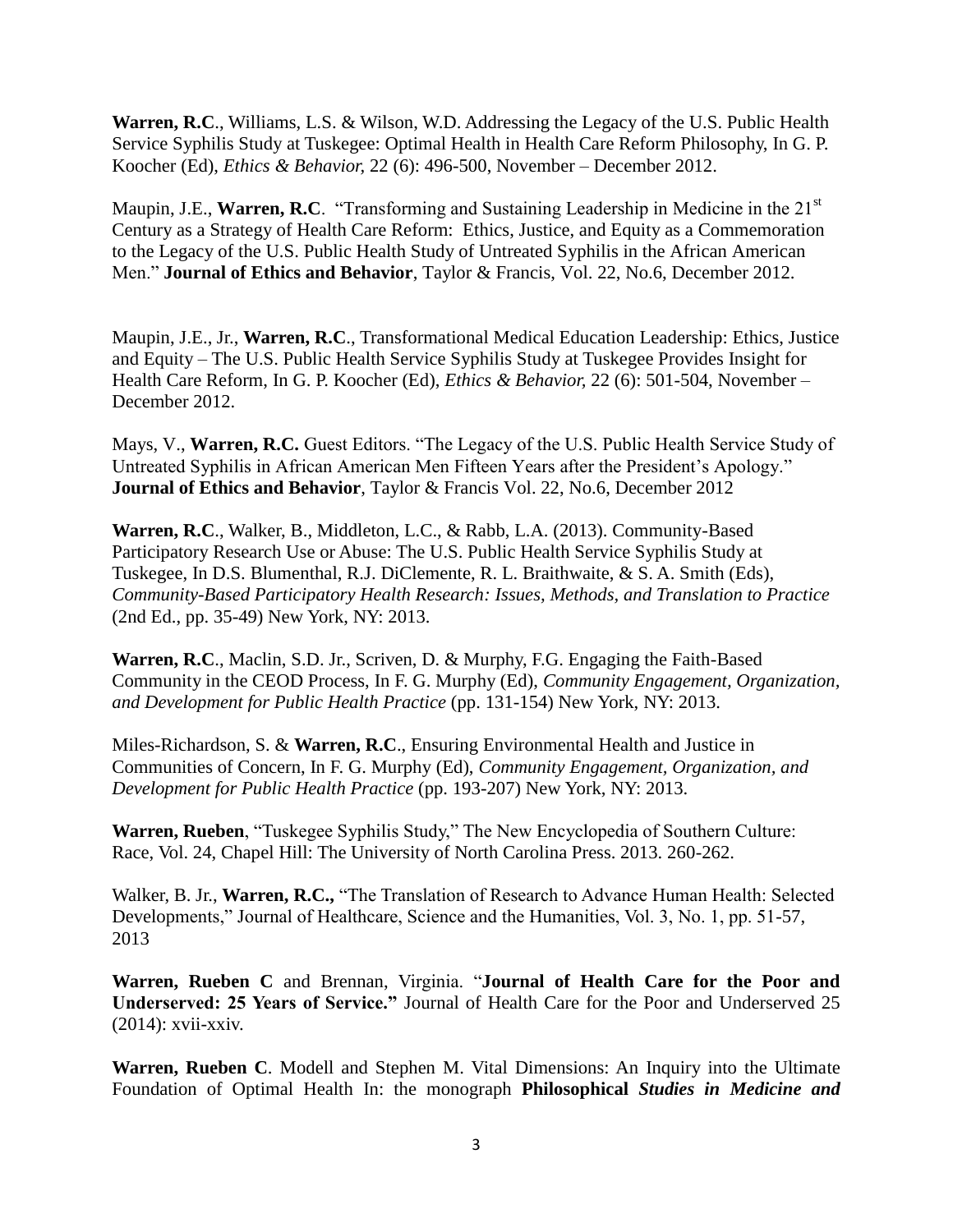**Health**. Toronto, Canada. University of Toronto Press (In press; publication date September 2014)

Walker Bailus, Miles-Richardson S, **Warren, Rueben**. **"The Environmental Health Workforce in the 21st Century."** Journal of Environmental Health (accepted for publication in the December 2014**).**

Walker, Bailus, **Warren, Rueben**. Occupational Safety and Health: II Occupational Health Care Providers**. Encyclopedia of Bioethics 4th Edition.** Macmillan Reference, a print of Cengage Learning. Farmington Hills, MI. (accepted for publication date 2014)

Zekeri, Andrew, **Warren, Rueben**. Economic Development Strategies in the Black Belt Counties of Alabama Impacted By Hurricane Katrina. In: Empowering Underserved Farmers And Rural Communities Through Effective Farm Bill Legislation, USDA Program Delivery, And New Market Opportunities and Partners. *Professional Agricultural Workers Journal***: Vol. 1: No. 1, Article 5. Available at:<http://tuspubs.tuskegee.edu/pawj/vol1/iss1/5>**

Best, A. L., Dr., Bembry, M. A., & **Warren, R. C**., Dr. Health Optimism in the Face of Health Disparities: Exploring Self-Rated Health and Chronic Disease Status among African American Christian Congregants (volume v, no. 1, 2015).

## **Presentations**

Presenter: National Dental Association, 96<sup>th</sup> Annual Convention. "Headed Into the Future with Funding, Technology and Recruitment." Topic: **"Prevalence of Dental Caries amongst Breastfed and Non-Breastfed Children."** Jacksonville, Florida, July 24-29, 2009

Presenter: 2009 National Medical Association's Annual Convention & Scientific Assembly Program. The Vernal G. Cave, M.D., Symposium – Part II, Topic: **"Spirituality & Medicine."** Las Vegas, NV July 28-29, 2009.

Panelist: The 24<sup>th</sup> Annual Hall of Fame Weekend, The National Black College Alumni, Topic: **Surviving the Threat of an Influenza Pandemic**," Atlanta, Georgia, September 24-27, 2009.

Presenter: The Annual National Symposium on Health Behavioral Change. Faith, Spirituality & Health: Disease Prevention & Health Promotion, National Center for Health Behavioral Change, Topic: **"Something Inside So Strong: A Foundation for Optimal Health,"** Baltimore, Maryland, October 3, 2009.

Presenter: Consortium of African American Public Health Program, Winter Meeting. Topic: **"Tuskegee: Update on the Plans to develop an MPH Program,"** Philadelphia, Pennsylvania, November 6-7, 2009.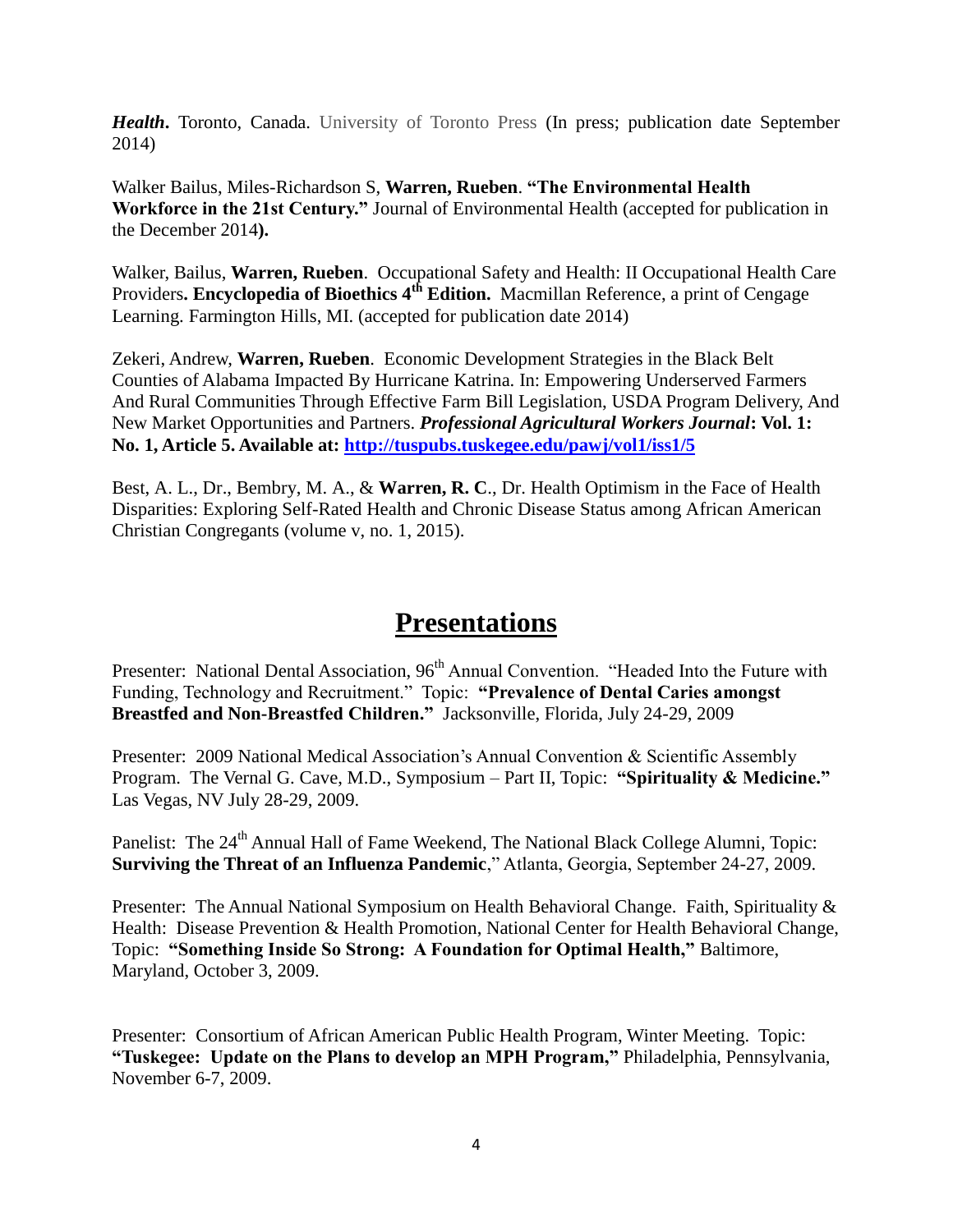Speaker: New York University College of Dentistry & College of Arts & Sciences. Jim Jones Lecture Series, The Tuskegee Syphilis Experiment: A Tragedy of Race and Medicine, Topic: **"The National Center for Bioethics in Research and Health Care at Tuskegee University: Past Accomplishments & Future Directions"**, New York, New York, November 12-13, 2009.

Presenter: National Dental Association Foundation, Colgate Palmolive Research Day Program. Topic: **"Investigating the Association between Dental Caries and Breastfeeding among a Selected Group of Mothers and Babies in Three Geographical Locations"**, Piscataway, New Jersey, November 21-23, 2009.

Speaker: The National Center for Health Behavioral Change & Morgan State University Seminar. Science & Faith: Impact on Multiple Aspects of Health in Urban Communities, Topic: **Discussants & Impact on Urban Communities,** Baltimore, Maryland, January 21, 2010.

Speaker: Louisiana Environmental Justice Community Organization Coalition, 9<sup>th</sup> Annual NEJAC Goods Movement Conference. Topics: **"Spiritual Healing, Mind, Body, Health Disparities, Bioethics Center"**, New Orleans, Louisiana, January 26, 2010.

Trainer: UCLA, Helping Hands…Healing Minds Workshop. **Ministers' Training: Mental Health Post Disaster; Religious Leaders as First Responders; Mental Health Disaster Preparedness.** New Orleans, Louisiana, January 28-29, 2010.

Keynote Speaker:  $26<sup>th</sup>$  Annual Scholarly Event, Research Symposium and  $23<sup>rd</sup>$  Mary Stark Harper Lecture Series. Topic: **From Health Disparities to Optimal Health: An Ethical Journey, "Your Crown has been bought and paid for, all you have to do is put it on your head".** Tuskegee University, Tuskegee, Alabama, February 12, 2010.

Lecturer: Samuel DeWitt Proctor Conference: Clergy & Lay Leadership Conference: Topic: **Revival for Survival: Bringing Good News to the Poor."** St. Pete Beach, FL, February 22-25, 2010.

Presenter: American Dental Education Association (ADEA); BTG Meeting and Symposium: Topic: **Georgia Grant Team Presentation.** National Harbor, MD, February 28, 2010.

Panelist: United States Department of Health and Human Services: Topic: **Quest for Research Excellence Partnering with Communities to improve Health Outcomes**. Atlanta, GA, April 30, 2010

Presenter: Tuskegee Area Health Education Center, Inc. and Central Alabama Veterans Health Care System. 7th Annual Diabetes Today: A Community Discussion. Topic: **Diabetes and Oral Health**. Tuskegee, AL, June 18, 2010

Presenter: Kellogg Conference Center, Consortium for African American Public Health: Topic: **Public Health and Ethics Program**. Tuskegee University, Tuskegee, AL, July 6-9, 2010.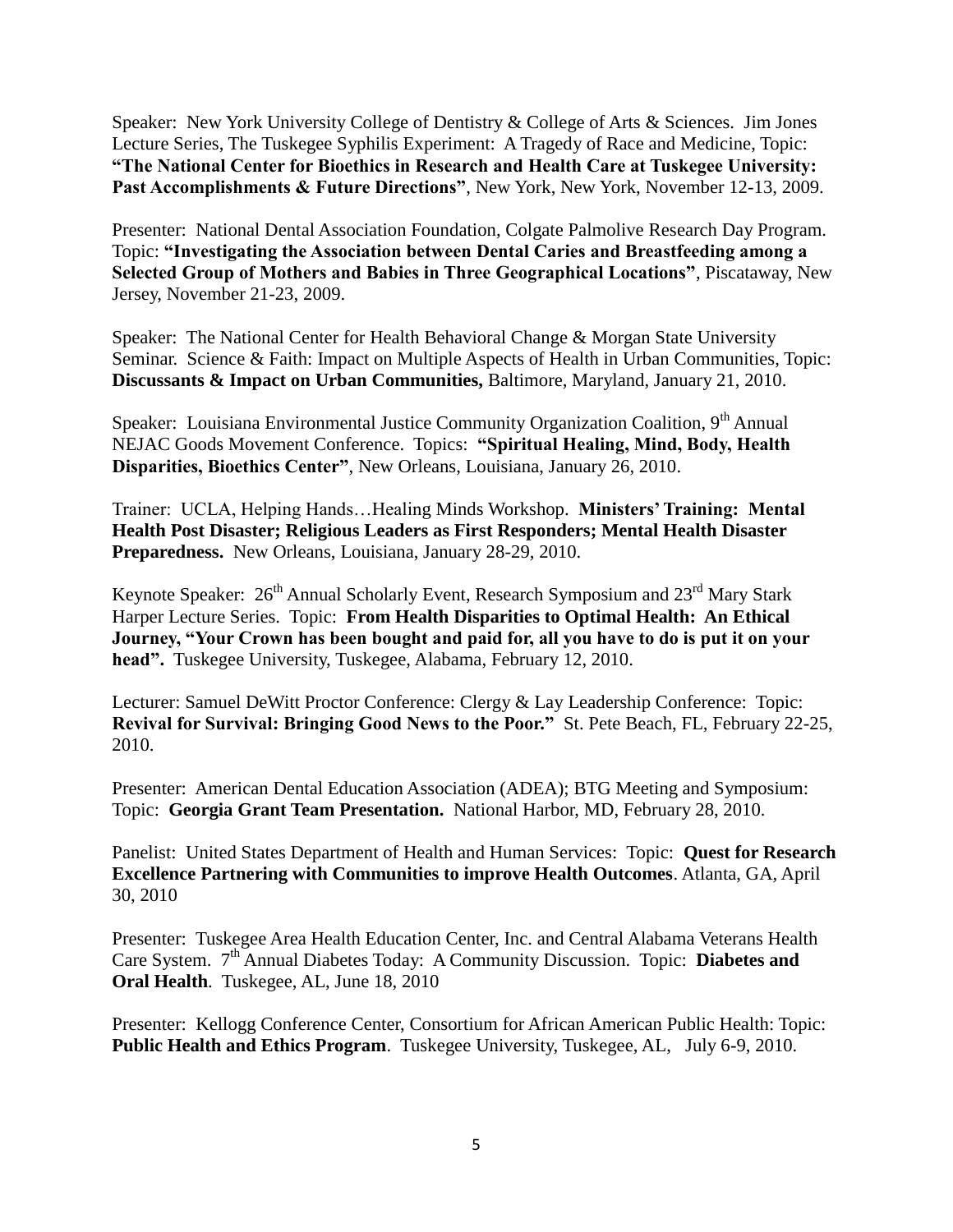Presenter: The Hotel at Auburn University and Dixon Conference Center, College of Agricultural, Environmental and Natural Sciences Department of Food and Nutritional Sciences, Annual Program and Curriculum Evaluation Workshop. Topic: **The Role of Ethical and Bioethical Issues in the Education of Students**. Auburn, AL July 22-23, 2010.

Panelist: National Medical Association /Obstetrics & Gynecology Section, Annual Convention in Scientific Assembly of the National Medical Association, National Medical Association, And Topic: **Bioethics Overview.** Kissimmee, FL, August 3, 2010.

Presenter: Jackson State University, 11<sup>th</sup> Annual Hispanic Health Services Research Conference. Topic: **Health Equity and Ethics: Minority Researchers Leading the Quest for Improved Health Outcomes.** Jackson, MS, September 8-10, 2010.

Panelist: American Bar Association Section of Individual Rights and Responsibilities. Topic: **Researching Health Equity of Optimal Health: If not You, Then Who? If not Now, then When?** Memphis, TN, October 22, 2010.

Speaker: College of Veterinary Medicine, Nursing and Allied Health, Tuskegee Medical and Surgical Center. Topic: **Health Disparities: Are They Right or Wrong?** Tuskegee, AL, October 25, 2010.

Speaker: Journal of Health Care for the Poor and Underserved,  $21<sup>st</sup>$  Anniversary Reception. Topic: **A Celebration of Progress and Excellence.** Denver, CO, November 8, 2010.

Speaker: Omega Psi Phi Fraternity Annual Achievement Program, Bowen United Methodist Church. Tuskegee, AL, November 21, 2010.

Lecture: College of Veterinary Medicine, Nursing and Allied Health. Topic: **More to Overcome: Civil Rights in the 21<sup>st</sup> Century.** Tuskegee, AL, November 30, 2010.

Panelist: 12<sup>th</sup> RCMI International Symposium on Health Disparities, Topic: **Bioethics is the Issue…Do the Right Thing.** Nashville, TN, December 9, 2010.

Speaker: National Dental Association Mid-Winter Meeting, Topic: **Bioethics and Public Health Ethics and the NDA**, Houston, TX, February 3, 2011.

Speaker: 11<sup>th</sup> Annual Celebration of Life, Jackson Heart Study. Topic: **A New Ethic Called Public Health Ethics**, Jackson, MS, February, 24-26, 2011.

Speaker: National Library of Medicine host Environmental Health Information Partnership. Topic: **Is It Nature or Nurture: A Bioethical Dilemma?** Bethesda, MD, March 14, 2011.

Speaker: Inaugural M. Alfred Haynes Research Training Institute for Society Equity. Topic: **Doing Things Right or Doing the Right Things:** An Ethical Dilemma. Nashville, TN, April 4, 2011.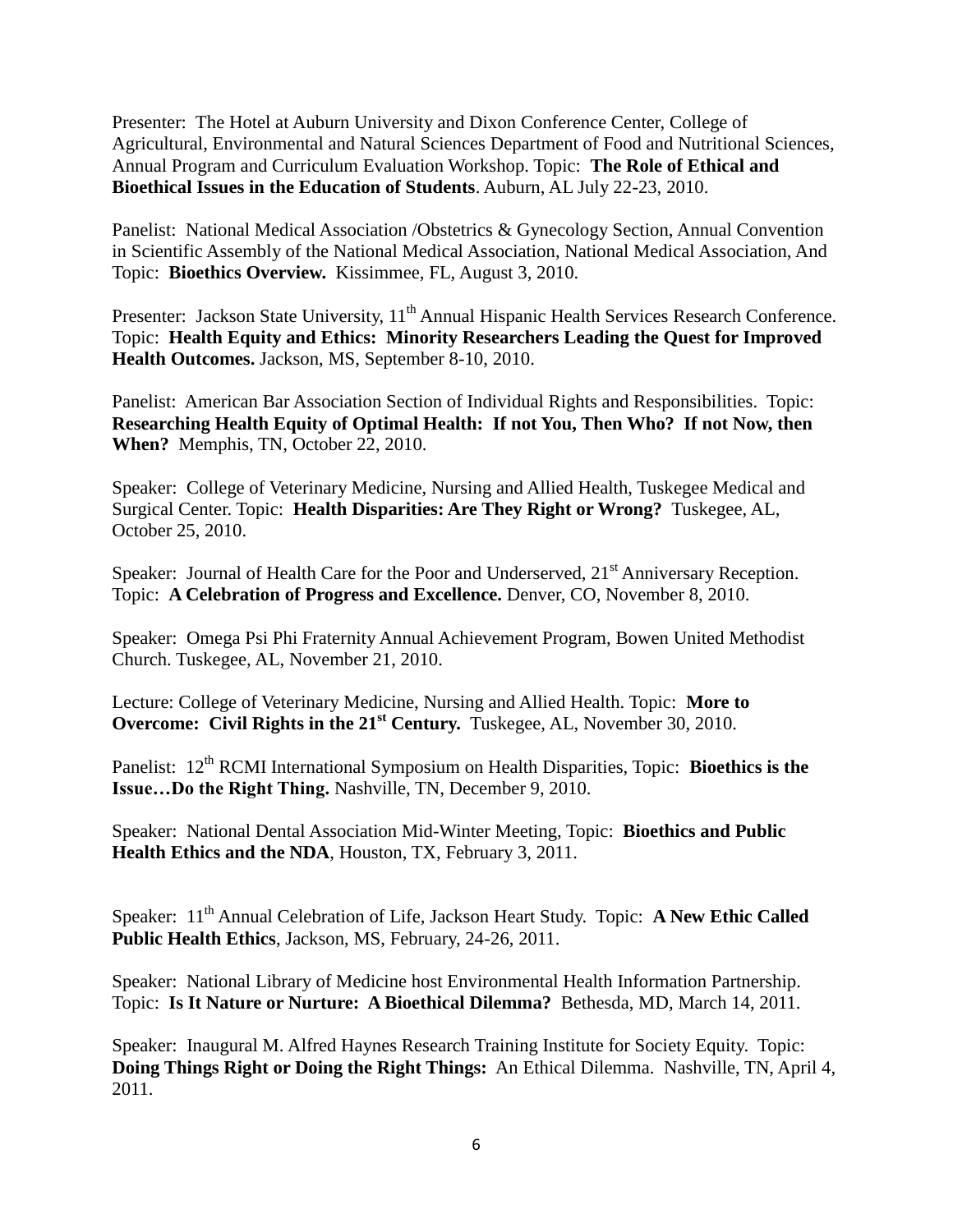Speaker: Laura B McCray Scholarship Luncheon. Topic: **Embracing Spheres of Ethics at the National Bioethics Center**. Nashville, TN, April 17, 2011.

Speaker: National Health Services Corps Awardee Conference. Topic: **The Synergy between Oral and Systemic Health Targeting the Underserved**. Chicago, IL, May 13-14, 2011.

Speaker: St. Timothy's Episcopal Church. Topic: **What a Blessing it is to be a Father**. Decatur, GA. June 19, 2011

Speaker: Samaritan Clinic Hands of Hope. Topic: **Do you want to be well**? Albany, GA June 25, 2011.

Speaker: National Commission for Health Education Credentialing. Topic: **Public Health is Social Justice**. Los Angeles, CA June 18, 2011.

Speaker: National Health Services Corps Awardee Conference. Topic: The **Synergy between Oral and Systemic Health Targeting the Underserved**. Chicago, IL, July 21-22, 2011.

Presenter: National Dental Association Presidential Symposium. Baltimore, MD, July 23, 2011

Speaker: National Health Services Corps Awardee Conference. Topic: **The Synergy between Oral and Systemic Health Targeting the Underserved**. Chicago, IL, September 8-10, 2011.

Presenter: International Food and Nutrition Conference. Topic: **Overview and Role in Reducing Health Disparities**. Tuskegee, AL, October 9, 2011.

Panelist: University of Kansas, Council on Education for Public Health – **Topic: Master of Public Health Program**, Kansas City, MO, October 11 - 12, 2011.

Presenter: National Health Service Corps. Topic: **The Synergy between Oral and Systemic Health Targeting the Underserved.** Los Angeles, CA, December 6, 2011.

Presenter: National Medical Association. Topic: **Before and After Clinical Trials**. Washington, DC, December 11, 2011.

Keynote Speaker: The Twenty-First Annual Mobley-Singleton Heritage Lecture Meharry School of Dentistry. Topic: **A Proficient Meharry Dentist for the 21st Century**. Nashville, TN, February 3, 2012

Panelist: Attorney Fred Gray Dinner Symposium, Faulkner Law. Topic: Attorney Fred Gray: **Another Drum Major for Justice**. Montgomery, AL, February 10, 2012.

Speaker: National Medical Association, Annual Colloquium on African American Health. Topic: **It is Time for Us to Work**. Washington, DC. March 25, 2012.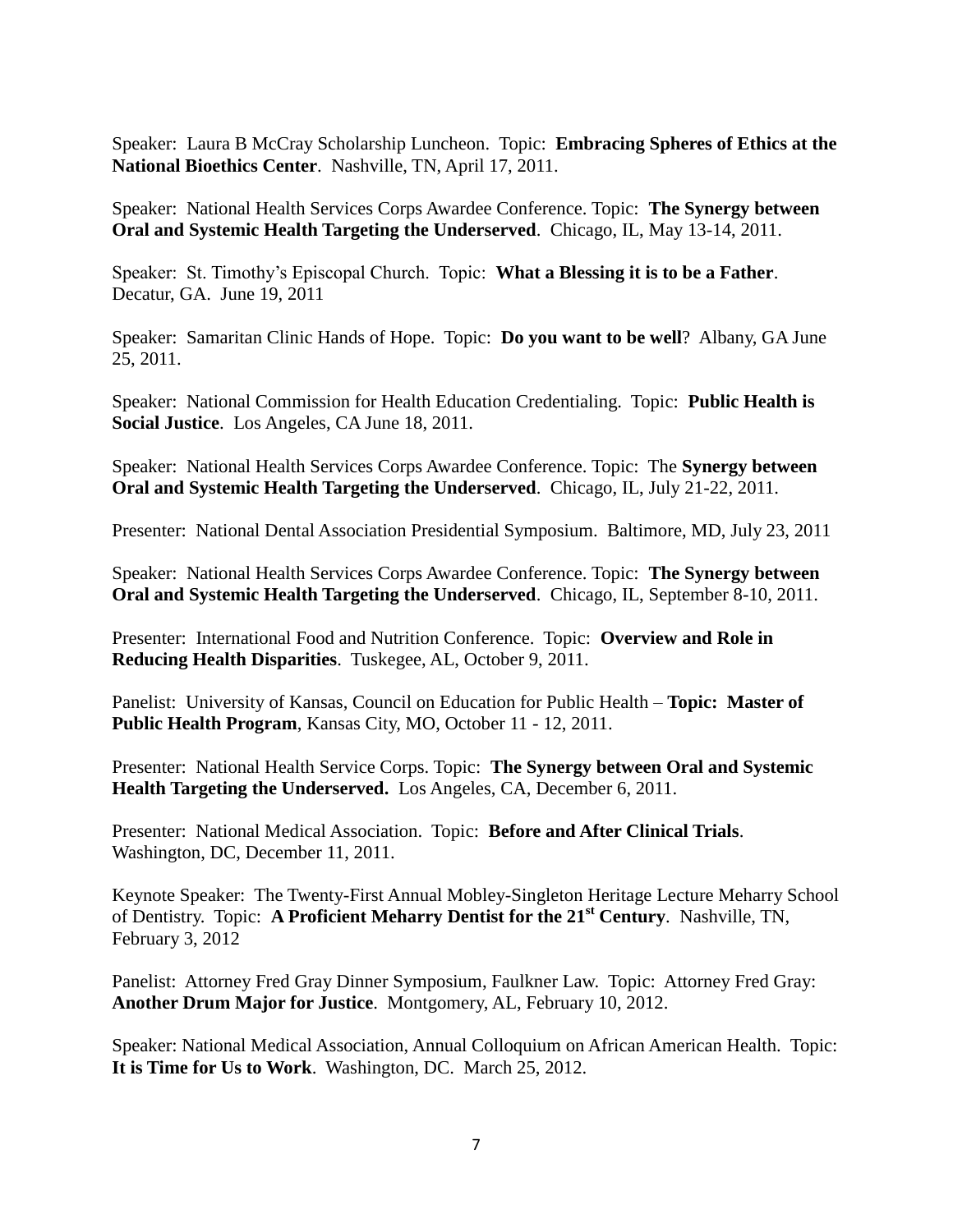Speaker: Southeast/Southwest People of Color Scholarship Conference. Topic: **The U.S. Public Health Syphilis Study at Tuskegee**. Birmingham, AL. March 31, 2012.

Speaker: National Health Service Corp Loan Repayment Conference. Topic: **The Synergy between Oral and Systemic Health**. Washington, DC. April 13, 2012.

Warren, R., **Wilson, W** (selected to present), and Zekeri, A "**System Barriers and Childhood Obesity-A Public Health Ethics Problematic."** Science of Eliminating Health Disparities Summit. Washington DC 2012

Speaker: National Institutes of Health. Topic: **Spheres of Ethics are Fundamental for all Research**. Bethesda, MS, April 16, 2012.

Speaker: The Smithsonian Institution Office of Sponsored Projects. Topic **Do Things Right and Do the Right Things:** Merging Science and Faith Traditions. Washington, DC, April 19, 2012.

Speaker: Dr. M. Alfred Haynes 2012 Research Training Institute for Social Equity. Topic: **Looking Back to Move Forward**. Nashville, TN, May 14, 2012.

Presenter: Bio specimen Repositories in Health Disparities Research: A Technical Assistance Summit. Topic: **Who Owns My Body?** Honolulu, HI. May 15, 2012.

Speaker: 2012 Thomas J. Blocker Pre-Freshman Summer Scholars Program. Morehouse College **The U.S. Syphilis Study at Tuskegee**. Atlanta, GA. July 3, 2012.

Moderator: Unmet Oral Health Needs, Underserved Populations and New Workforce Models: An Urgent Dialogue. Morehouse School of Medicine. Atlanta, GA, July 16, 2012.

Presenter: The Conflicting Forces of Good & Evil: Black Professionals and the U.S. Public Health Service Syphilis Study. Black Belt Deliberative Dialogue Group, Tuskegee, AL. July 18, 2012

Speaker: Smithsonian Ethics Education Series: Sisters of Selma: A Social Justice Premiere. Topic: **Where Were You**? Washington, DC, September 11, 2012.

Speaker: Dr. Therman Evans Roast and Toast, Renaissance Newark Airport Hotel, Elizabeth, NJ, October 27, 2012.

Panelist: "The Sick Rose: Ethical Perspectives on Syphilis, STI Research and Women in the South and Central America," Vanderbilt University, Nashville, TN, March 15, 2013

Panelist: "The Immortal Lie: How Aggressive Violations of Medical and Bio-ethics Have Shaped Where We Are Today," Auburn University, Auburn, AL March 21, 2013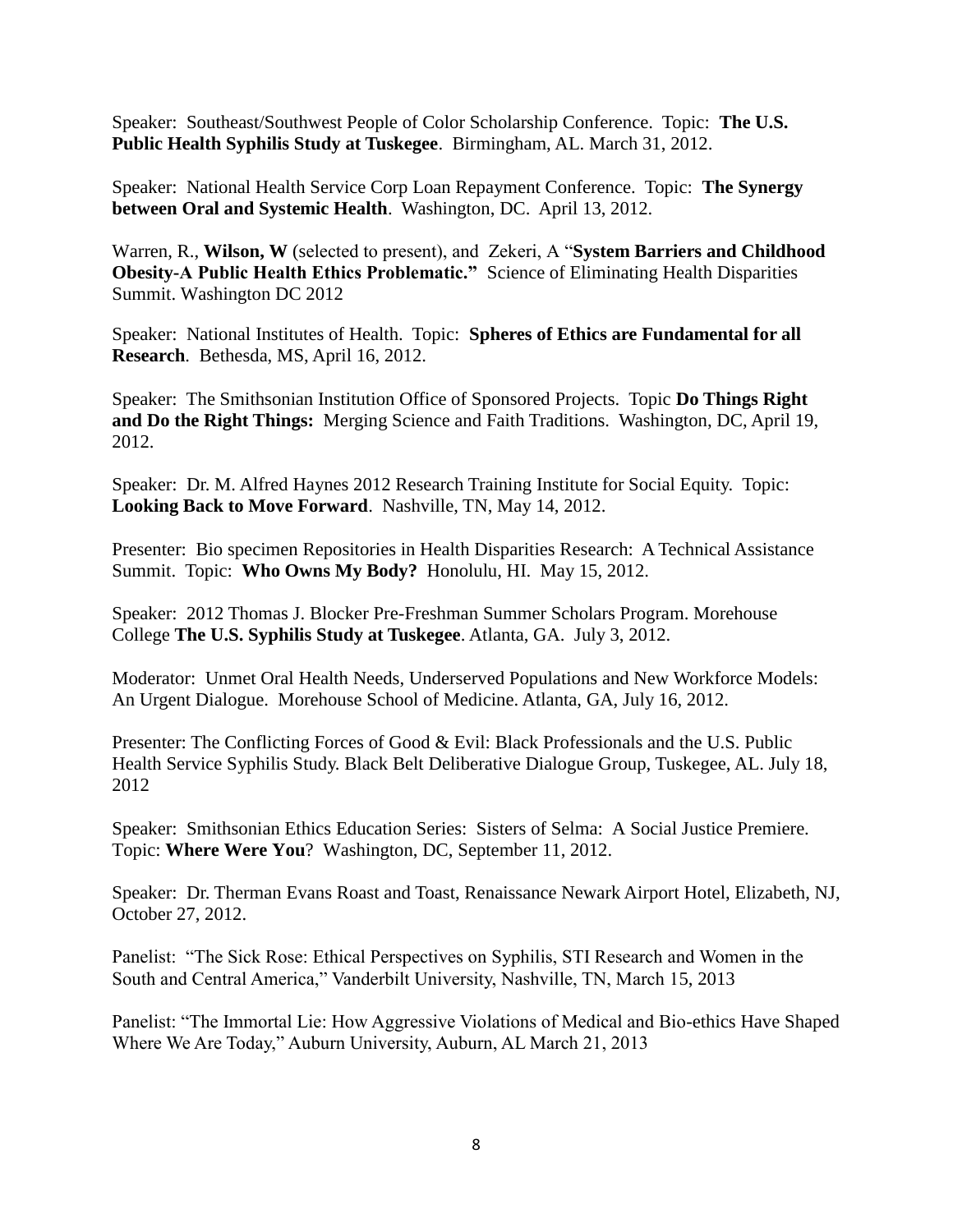Presenter: "The Tension Between Bioethics and Public Health Ethics: What Do We Do?" 2<sup>nd</sup> Annual Healthcare Ethics Symposium, Walter Reed National Military Medical Center, Washington, DC, May 15, 2013

Keynote Speaker: The 2013 Smithsonian Ethics Education Series, Smithsonian Institution Office of Sponsored Projects, Washington, DC, May 16, 2013

Keynote Speaker: 3rd Annual Dr. M. Alfred Haynes Research Training Institute for Social Equity, Meharry Medical College, Nashville, TN, May 23, 2013.

Presenter: 2<sup>nd</sup> Rural Samuel DeWitt Proctor Conference Southeastern Alabama Justice Commission Hearing, Dothan, AL, June 6, 2013

Moderator and Presenter: National Center for Bioethics in Research and Health Care Symposium, Topic: **Building Partnerships to Enhance Health and Health Care Delivery In Georgia and Alabama Black Belt Counties**, Tuskegee, AL. June 16, 2013.

Keynote Speaker: "Diabetes and Oral Health,"  $10^{th}$  Annual Diabetes Conference: Diabetes – A Community Discussion, Kellogg Hotel and Conference Center, Tuskegee, AL, June 28, 2013

Keynote Speaker: "Father Involvement: Community Perspective," National Institute of Child Health and Human Development – Paternal Involvement in Pregnancy Outcomes from Preconception to First Year of Life, Potomac, MD, September 27, 2013

Presenter: Tuskegee-Macon County NAACP Monthly Meeting, "How the Affordable Care Act Affects You," Tuskegee, AL, October 22, 2013

Presenter: Shrine of the Black Madonna – Synod 2013, "Living Longer…Serving Better! A Journey to Optimal Health," Peachtree City, GA, October 26, 2013

Panelist: American Society of Bioethics and Humanities Annual Conference, "Theatrical Presentation of Miss Evers' Boys," Atlanta, GA, October 26, 2013

Presenter: Morehouse School of Medicine, "Health Disparities Research Seminar Series," Topic: **The Evolving Spheres of Ethics**, Atlanta, Georgia, November 12, 2013

Presenter: CDC/Division of Tuberculosis Elimination (DTBE), "Brown Bag Series Presentation," Topic: **A Foundation for Public Health Ethics at Tuskegee University in the 21st Century**, Atlanta, Georgia, December 12, 2013

Presenter: Meharry Medical College Center for Health Policy, "National Scholars' Current Issues in Health Policy Seminar," Topic: **Do Data Drive Health Policy**, Nashville, Tennessee, and February 12, 2014

Panelist: Samuel DeWitt Proctor Conference, Inc., "**Health and Wellness Challenges**," Dallas, Texas, February 15-18, 2014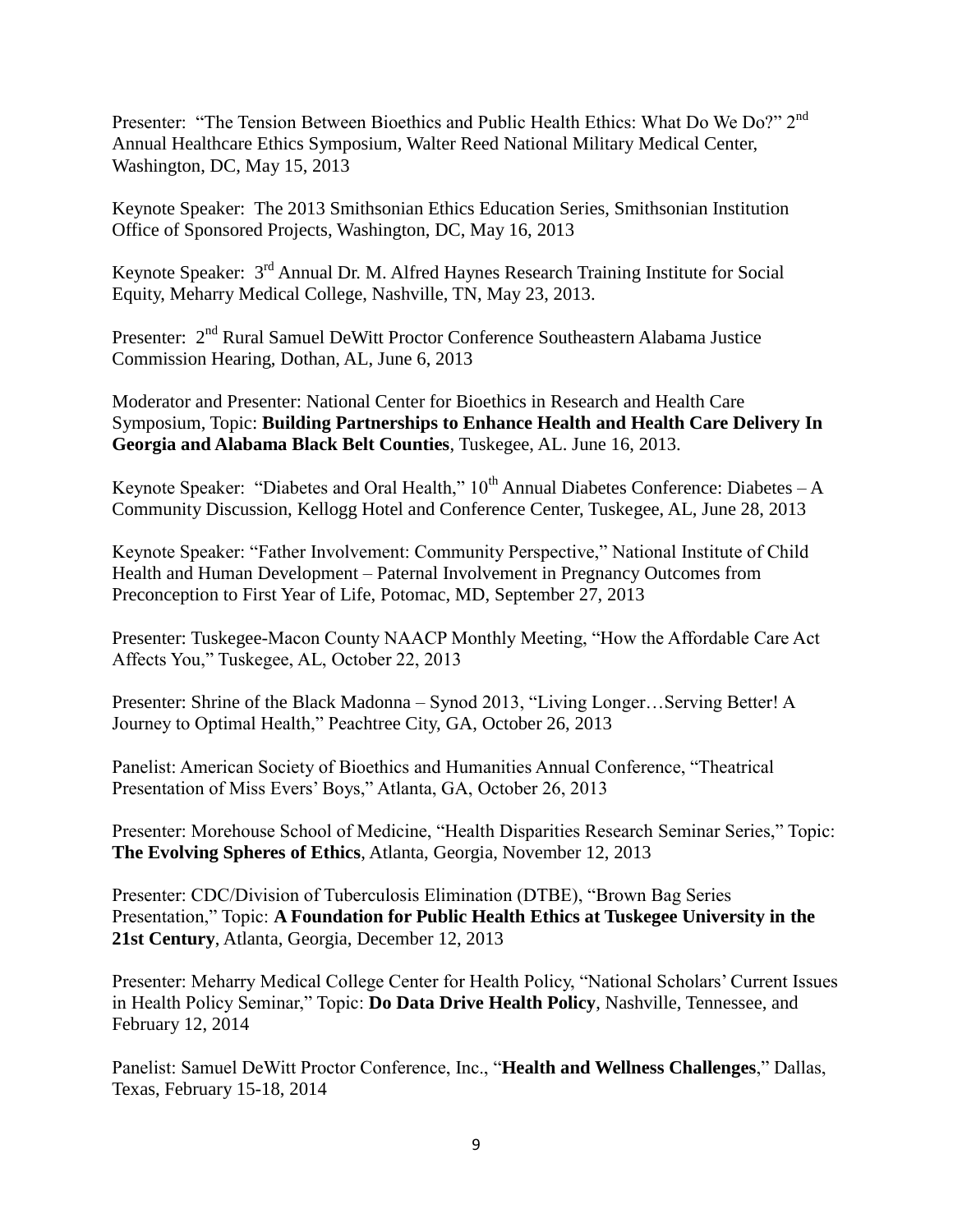Presenter: University of Alabama, Topic: **Lessons from the Syphilis Study: Bioethics, Healthcare Disparities, & Implications for Twenty-First Century Medicine**, Birmingham, Alabama, February 26, 2014

Presenter: Meharry Medical College Center for Health Policy, "National Scholars' Current Issues in Health Policy Seminar," Topic: **Do Data Drive Health Policy,** Nashville, Tennessee**,** and April 7-9, 2014

Presenter: Tougaloo College, Topic: "**The Ethics of One Medicine One Health**," Tugaloo, Mississippi, April 28-29, 2014

Presenter: Elli Lilly and Company, Topic: **"Ethical Problematic and the Presidential Mandate for the Bioethics Center**," Indianapolis, Indiana, October 1-2, 2014 Presenter: Eli Lilly and Company, Topic: "**Proposed Strategy to Build Trustworthiness**," Indianapolis, Indiana, October 1-2, 2014

Presenter: Morehouse School of Medicine, Topic: "Addressing **the Gaps: New Opportunities**," Atlanta, Georgia, October 8, 2014

Presenter: Howard University, the 98th Annual Convocation-Equipping the Saints, Topic: **Something Inside So Strong: A Foundation for Optimal Health**, Washington, DC, October 13-17, 2014

Keynote Speaker: "Fulton County's Dialogue on Health Inequity Event," Topic: **Optimal Health: From Measurement to Meaning**, Atlanta, Georgia, and October 30, 2014

Speaker: Dialogues in Research Ethics, Topic: "**Research, from the Laboratory to the Community or Vice-Versa?**" Miami, Florida, January 8-9, 2015

Keynote Speaker: "Mercer University Research Conference Event," Topic: **Think Globally and Act Locally: Engage in Community Based Participatory Research**, Atlanta, Georgia, Saturday, April 11, 2015

Presenter: REACHUP, Affirming Fatherhood Conference, Topic: **Fatherhood in Context,** Tampa, Florida, Thursday, April 30, 2015

Presenter: "Learning and Leading: Options and Opportunities to Address Unmet Oral Health Needs," Topic: **Assuring Equity in Oral Health**, Biloxi, Mississippi, July 21-22, 2015